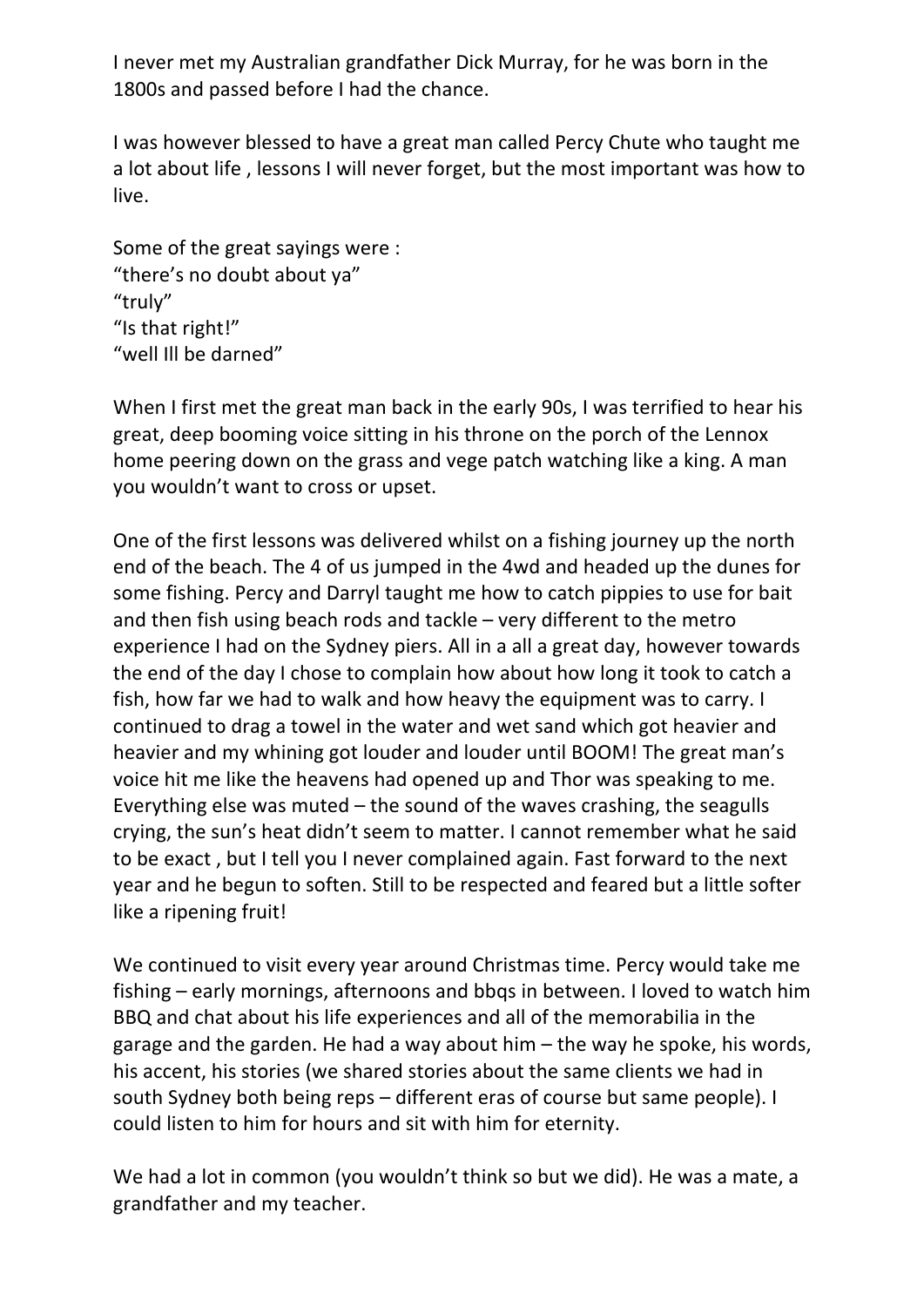As we both grew older and I matured, I started to appreciate how sitting and just being was what life is all about – not speeding through life chasing your tail. But reflecting and being in the moment.

Being a city slicker I used to rip through the place with my entitled behavior , buy anything in site at the town and country surf shop and whine when nothing went my way. "Let's go, when are we going, what's next, can we go to Byron?" Always looking to the future rather than living in the moment. Darryl used to say "you can chase the dollar Dick , but it won't make you happy". And aint that the truth!

Utopia would be what Percy and June had and will always have – they lived and did it so very well. A wonderful family, 60 years of marriage , respected and loved in the community and happy. What more can you ask for.

My dream was to have our son Wesley meet the big man, however we never got there in person and had to meet over the phone. Thank God for technology.

The last time I saw Perc in person was 2 years ago before I moved to Singapore. I remember saying goodbye before we drove to the airport. I got out of the car at the last minute to hug him again and tell him how much I loved him. He began to cry and hugged me back and said "Ill be seeing ya". The same chair, the same porch, the same home, but a different man. The fruit had changed and so had I.

I leave you with this poem by Dalmar Pepper which I feel is quite fitting for the best angler on the planet, the legend of Lennox and me mate Perc

God bless you and see you at the beach in the sky

Love

Richard, Jacqueline and Wesley

X

*Poem on next page*